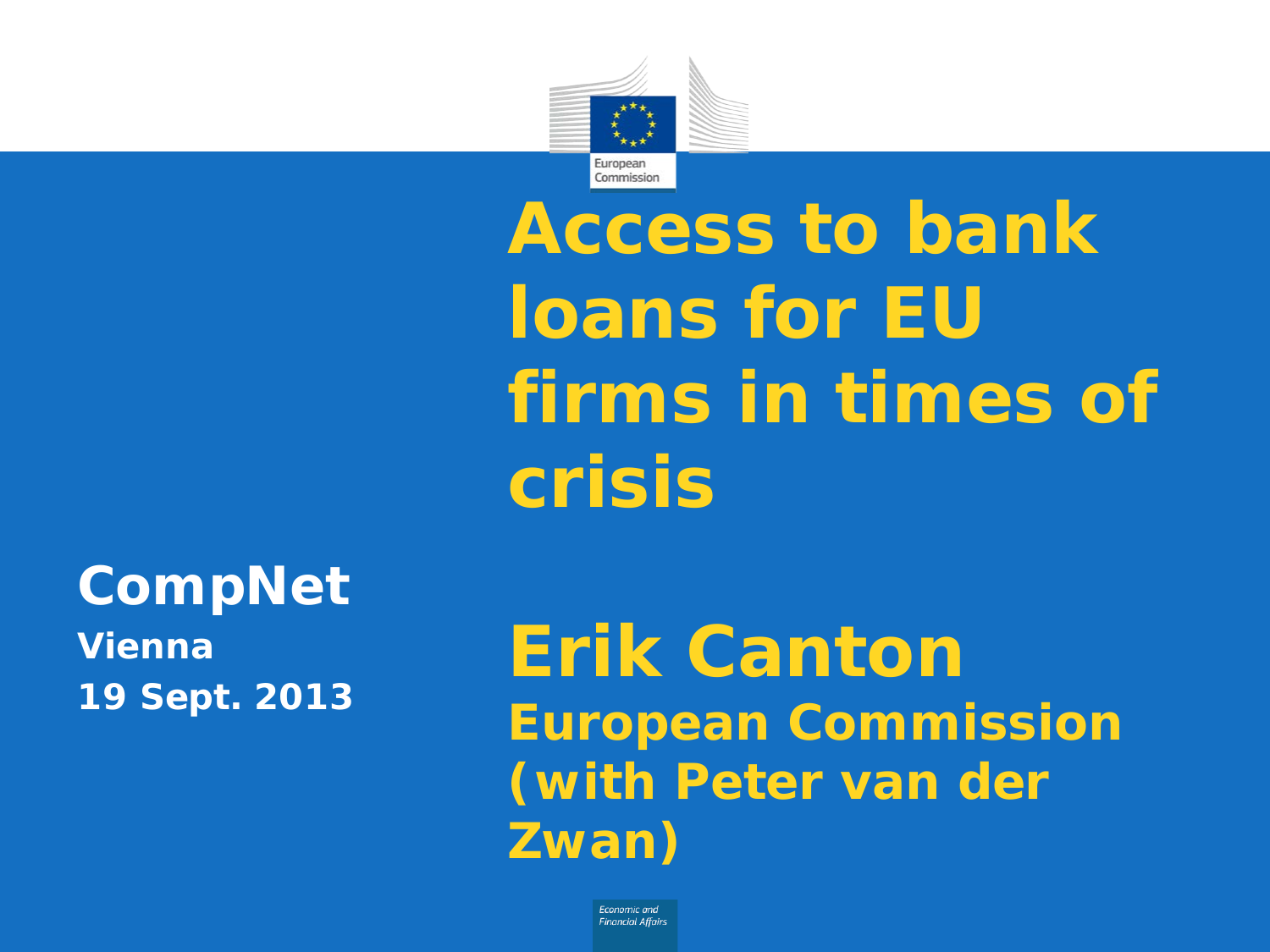

## **Research question / approach**

- *Which factors explain firms' access to finance difficulties?*
- *We investigate a broad range of potential factors: firm characteristics, sector, cyclical conditions, structure & financial health of the banking sector*
- *We link SAFE with ECB data on the financial sector (consolidated country data) and Eurostat's unemployment data*

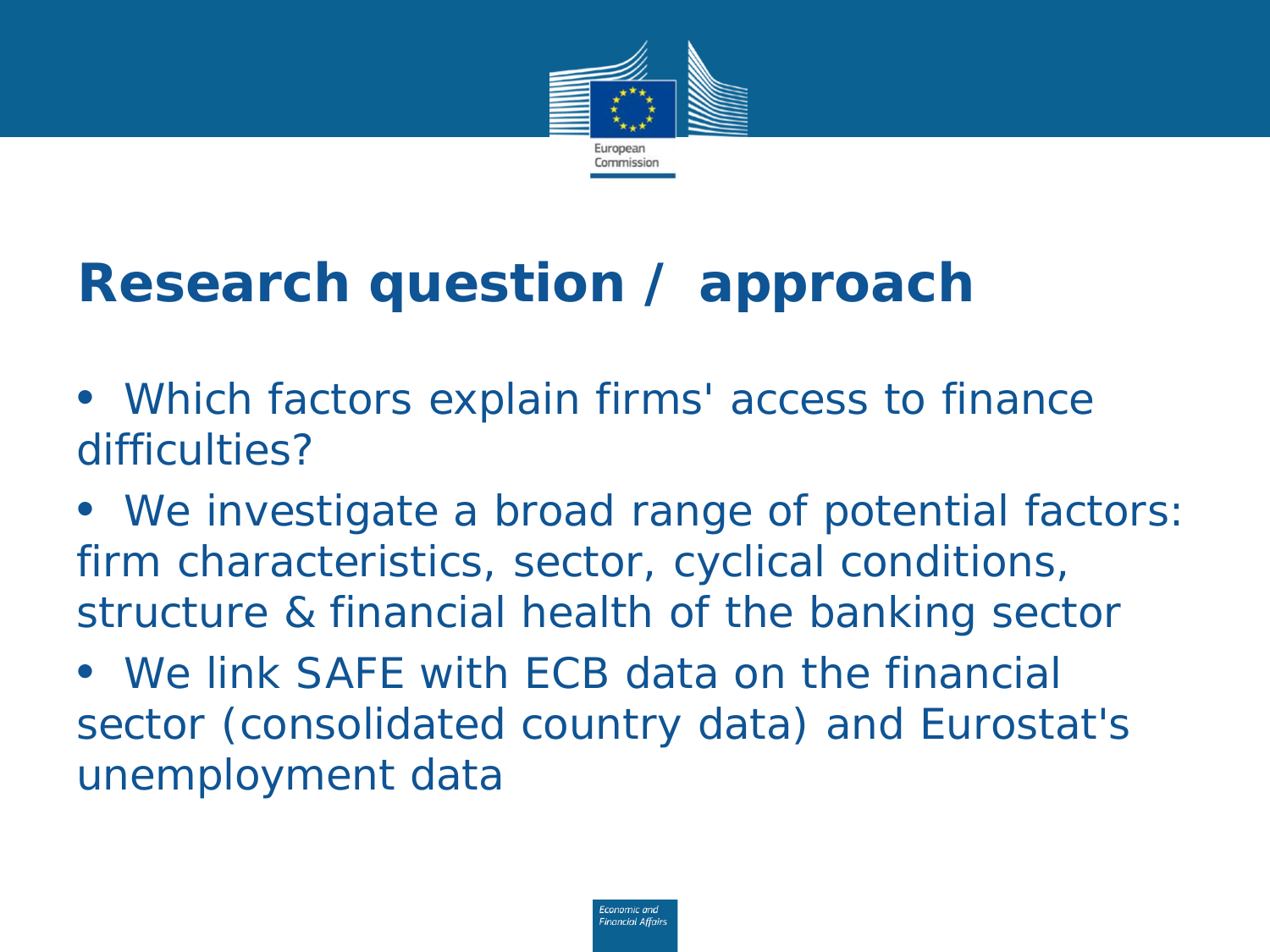

## **SAFE survey on access to finance**

- *Large-scale survey among firms in the EU/euro area*
- *Jointly financed by ECB/European Commission*
- *Detailed info on access to finance and firm characteristics*
- *Can shed light on the "demand versus supply" discussion*
- *We use 2011H1 for EU and 2012H2 for euro area*

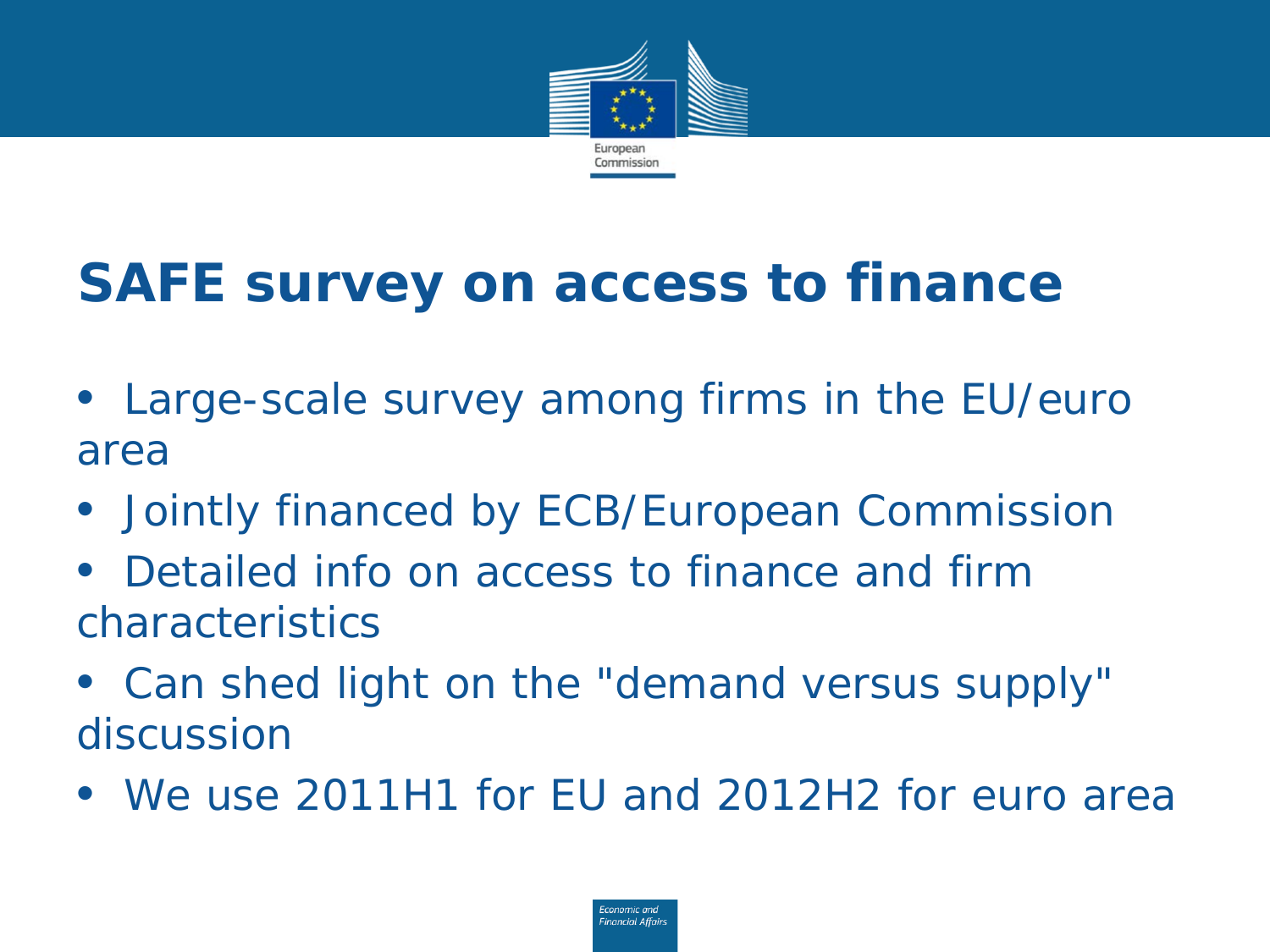

### **Some examples of access to finance indicators (SAFE): (1) Change (over past 6 months) in the needs for a bank loan**



**>0 indicates demand increase**

**Increase in CY, EL, FR, IT**

**Decrease in EE, NL, SK** 

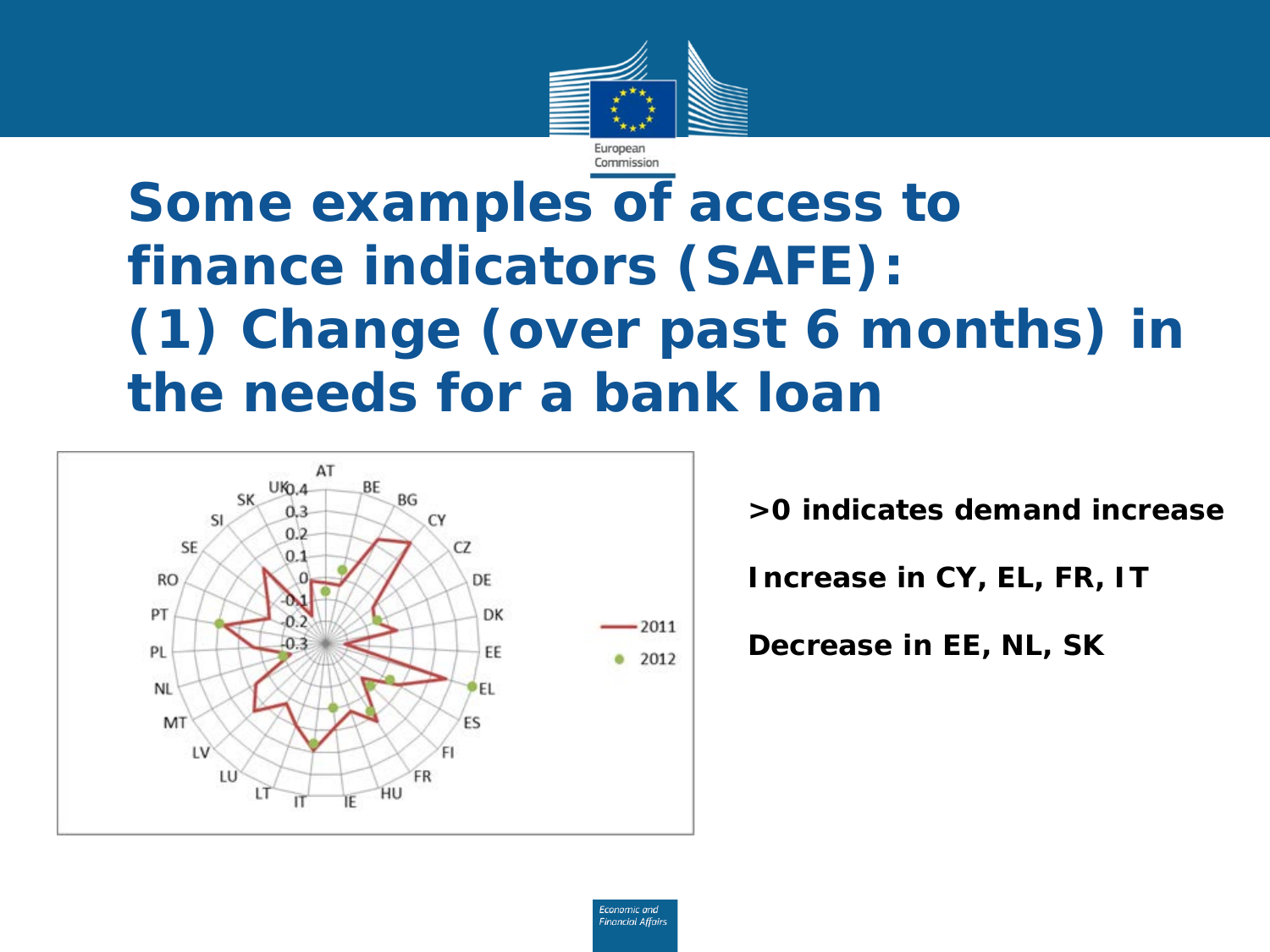

## **(2) Discouraged borrowers**



**Fraction of firms not applying for a loan because of possible rejection**

**High in EL, IE, LU, NL**

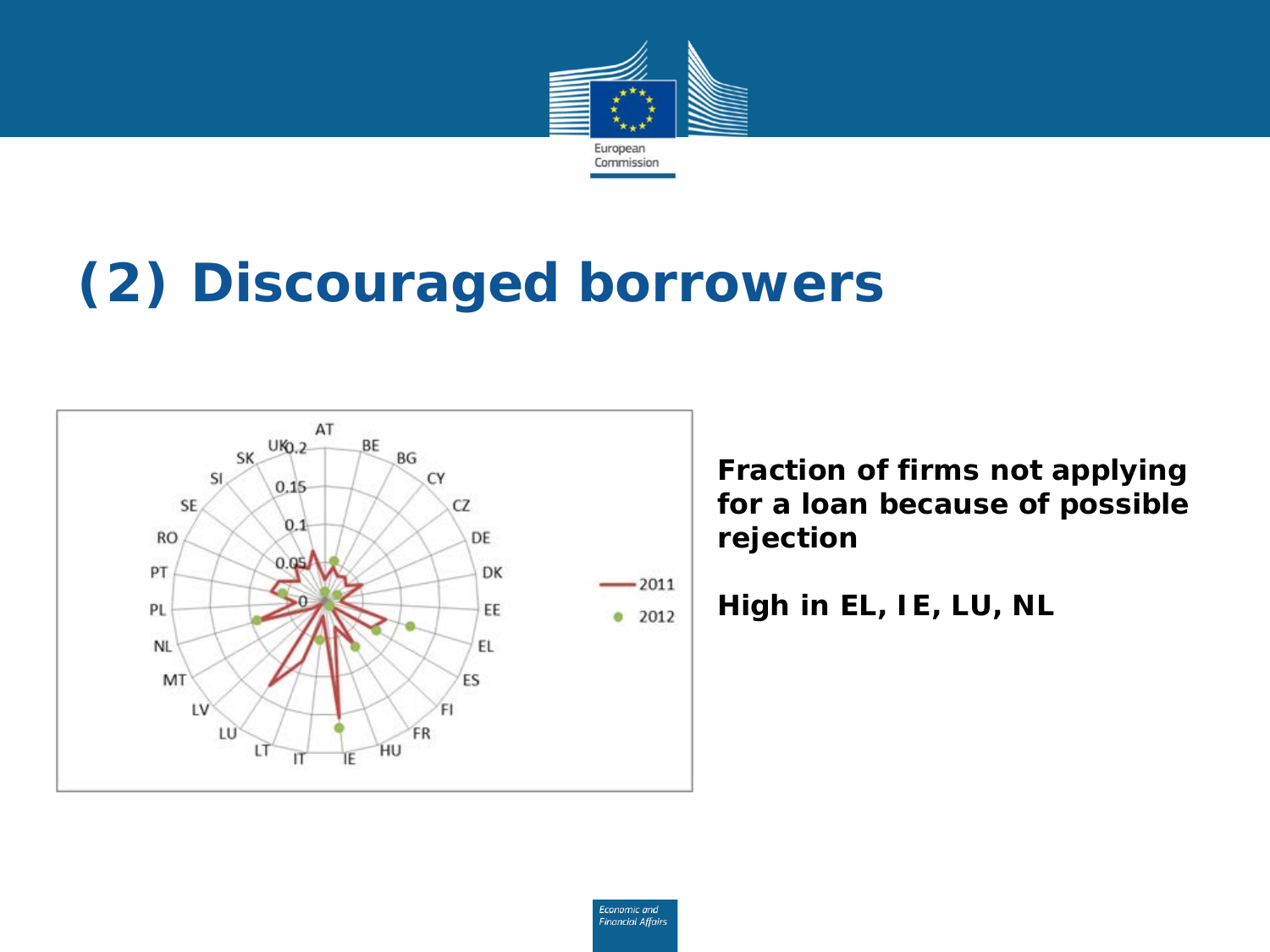

### **(3) Firms indicating access to finance as the most pressing problem**



**"Most pressing" relative to other problems (e.g. finding customers)**

**High in EL, ES, IE, PT, SI** 

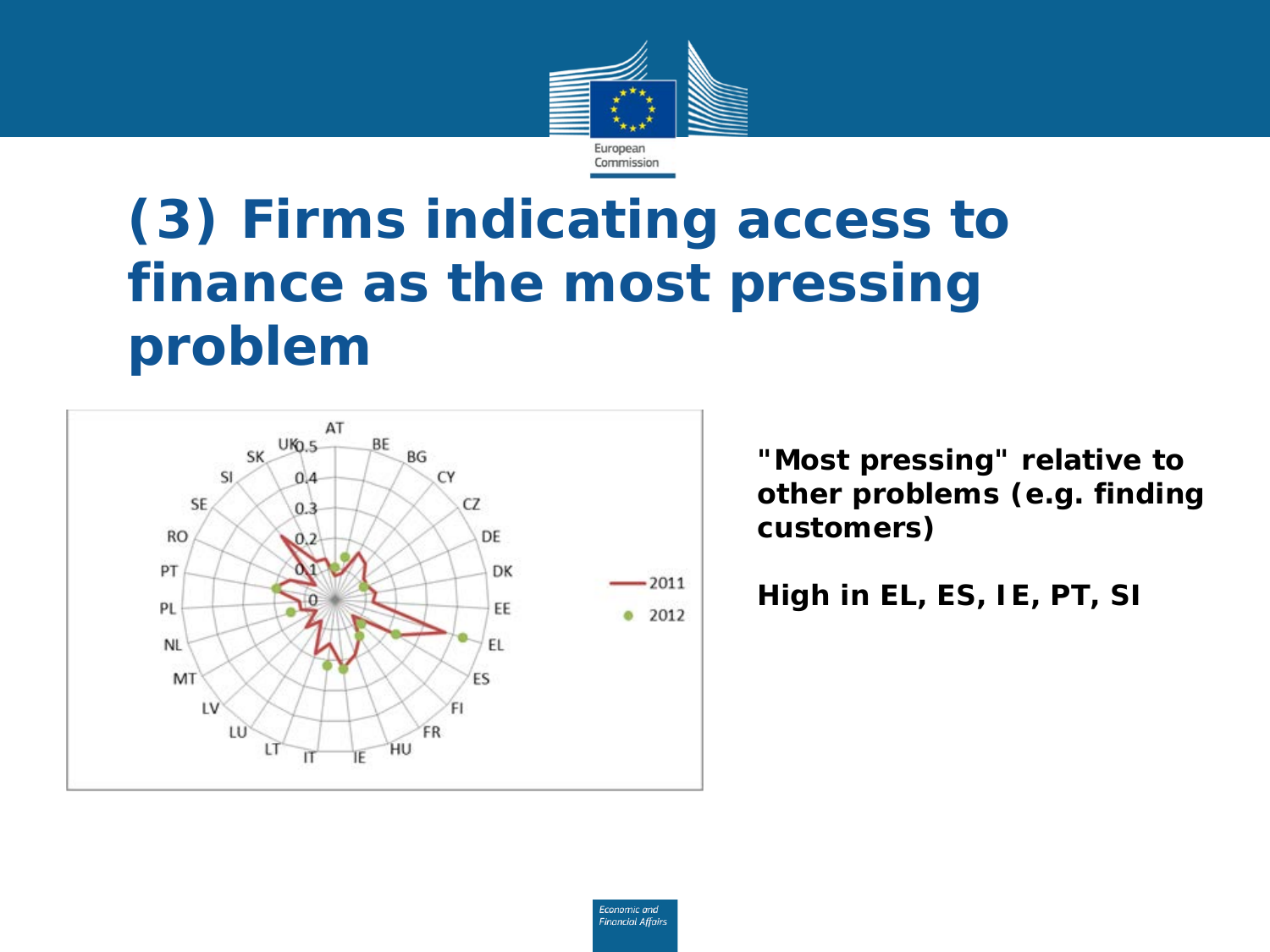

#### **Demand- and/or supply-factors?**

| <b>Demand</b>                              | <b>Supply</b>                                                      |  |
|--------------------------------------------|--------------------------------------------------------------------|--|
| Decreased needs of firms for bank<br>loans | Firms indicating access to finance<br>as the most pressing problem |  |
| Top 4: EE, FI, NL, SK                      | Top 4: ES, EL, IE, SI                                              |  |
| Discouraged borrowers                      | Decreased availability of bank                                     |  |
| Top 4: EL, IE, LU, NL                      | loans                                                              |  |
|                                            | Top 4: EL, IE, PT, SI                                              |  |
|                                            | Decreased willingness of banks to<br>provide a loan                |  |
|                                            | Top 4: ES, EL, PT, SI                                              |  |
|                                            | Received not all the financing<br>requested                        |  |
|                                            | Top 4: ES, EL, IE, NL                                              |  |

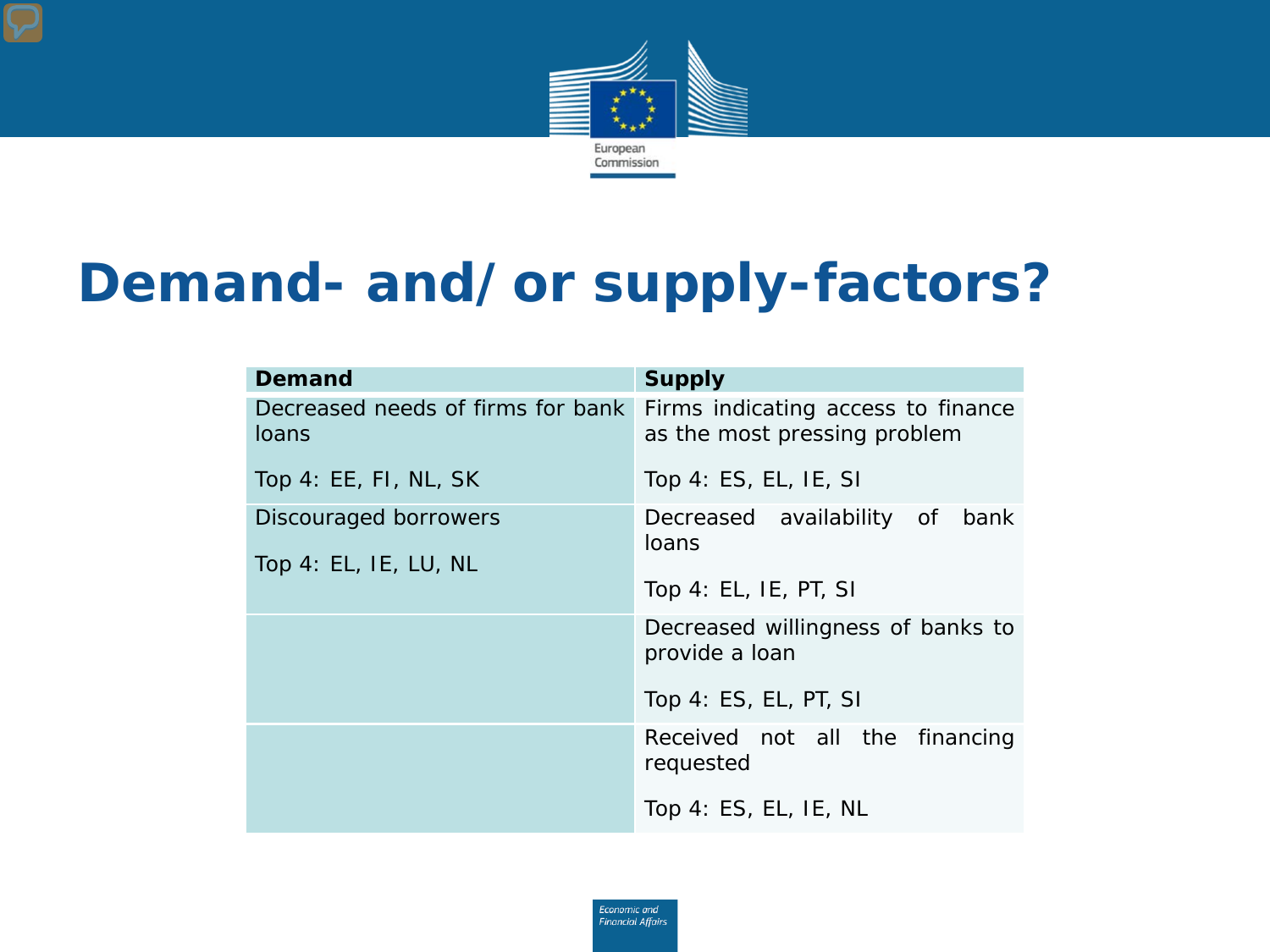

### **Characteristics of the banking sector (I) Market structure: Percentage of foreign banks**



**Almost full foreign ownership in CZ, EE, LT, LU, SK**

**Low percentage in DE, ES, FR, SE**

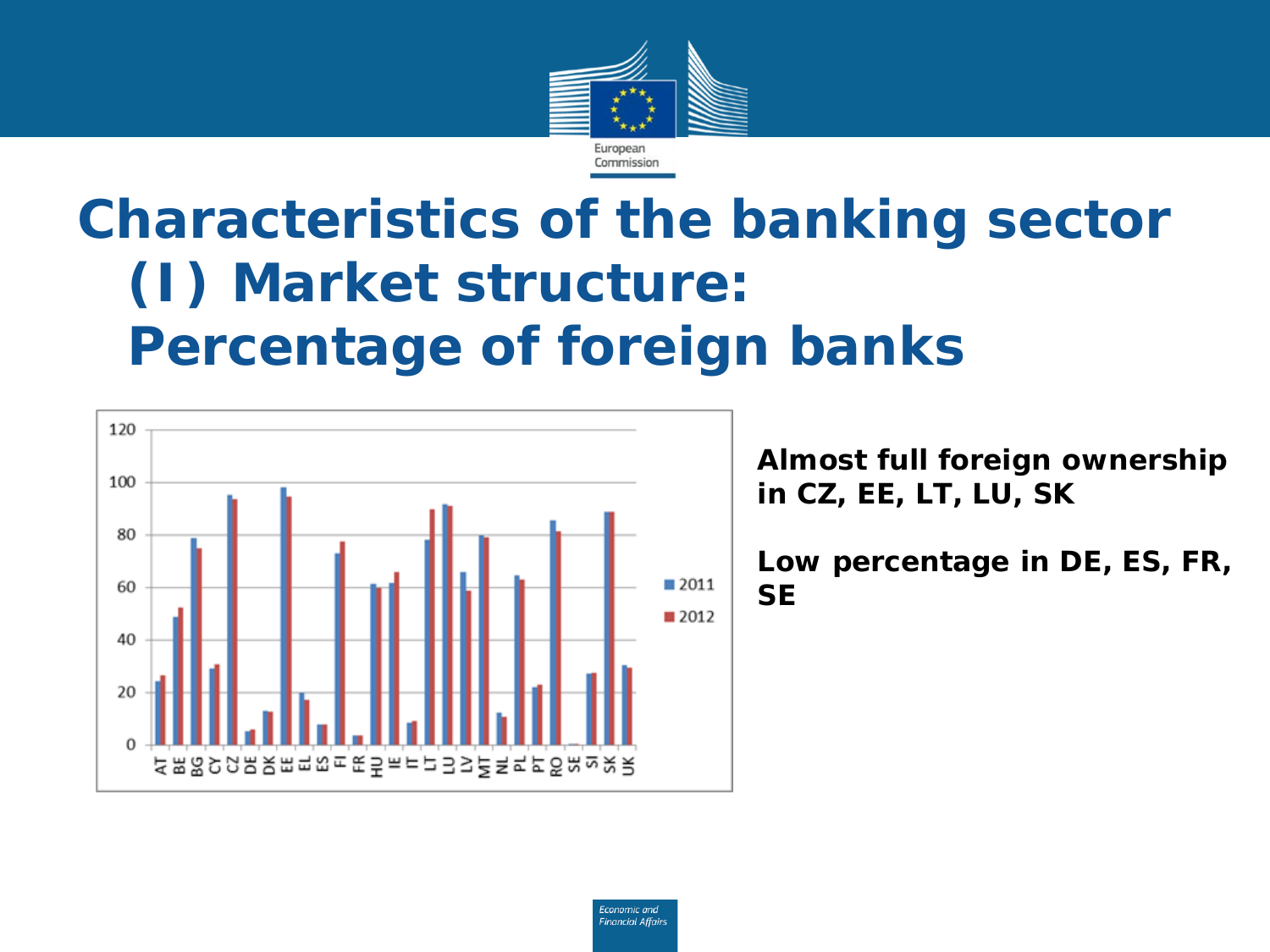

### **(I) Market structure: Herfindahl-index**



**Concentrated banking sector in EE, FI, LT, NL**

**Low market concentration in AT, DE, LU**

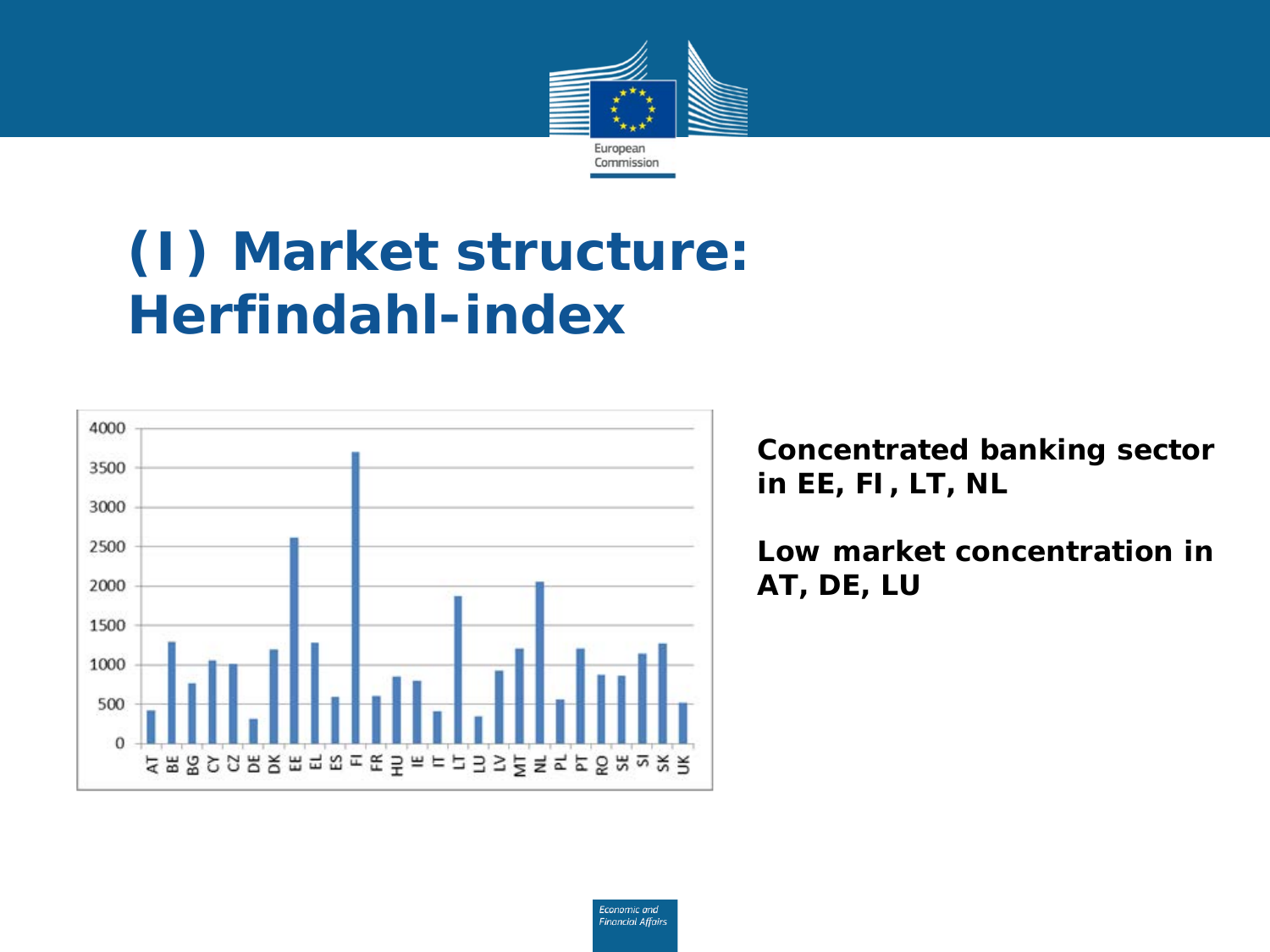

### **(II) Financial indicators: Return on equity of banks**



**High in CZ, EE**

**Negative in CY, EL, IE**

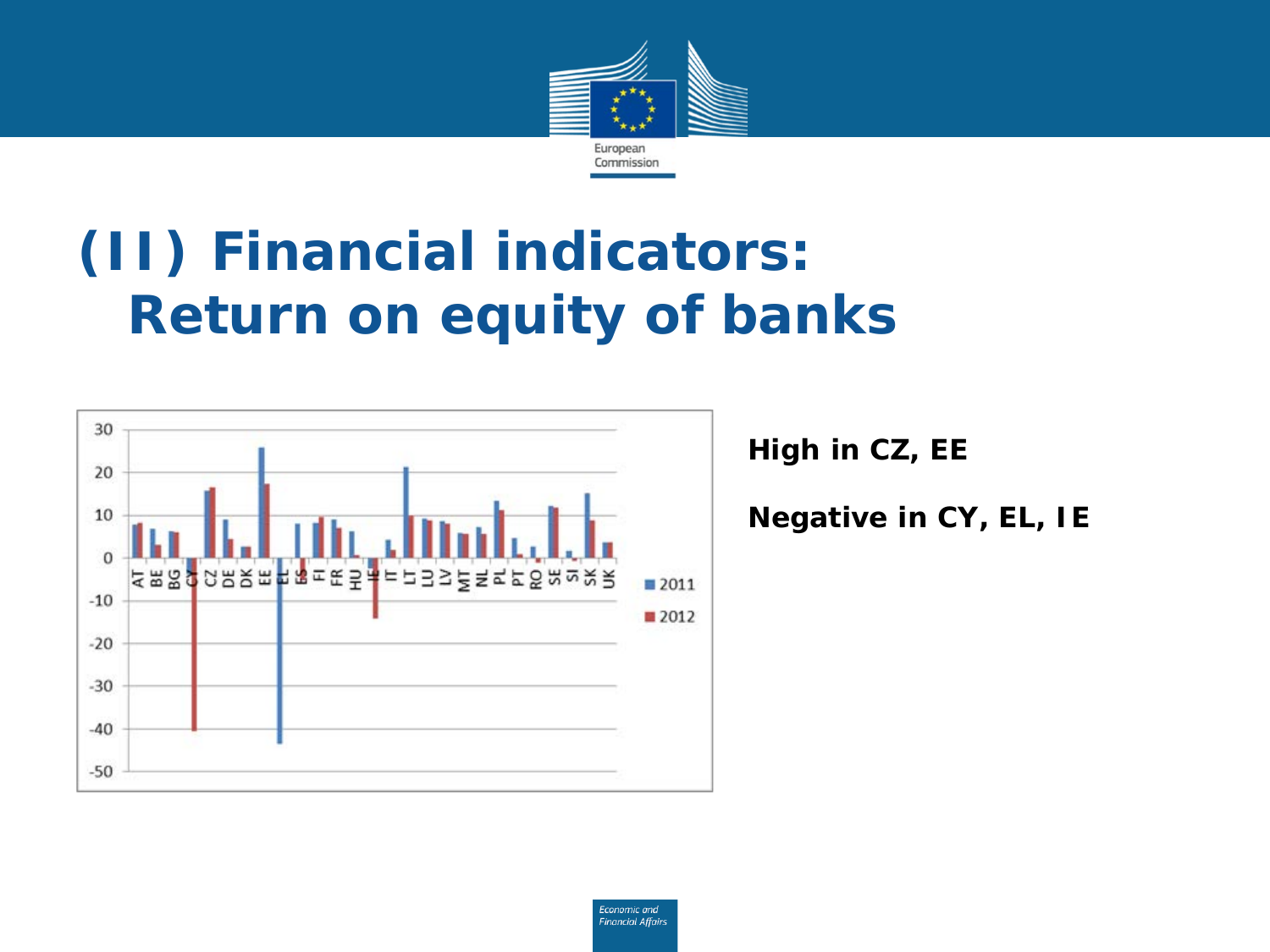

## **Econometric analysis**

• *LOGIT regressions with firm characteristics, business cycle conditions, and indicators for the financial sector as main regressors*

• *Ran for various indicators of access to finance*

• *Discouraged borrowers omitted from the sample*

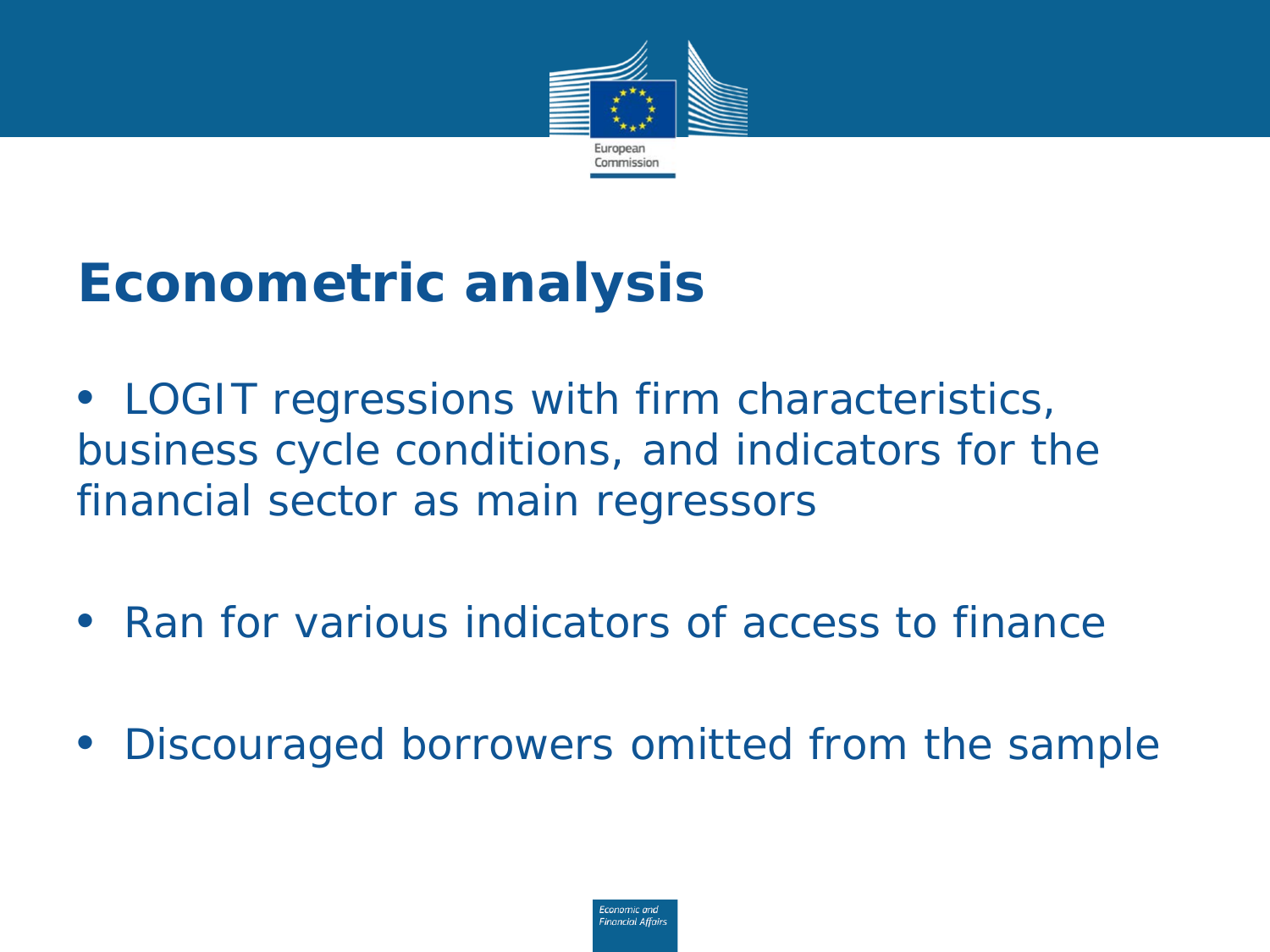

## **Key regression results (I)**

**Dependent variable: "access to finance as the most pressing problem" (1 "yes"; 0 "no")**

|                                    | marginal effect | 7        |
|------------------------------------|-----------------|----------|
| Age $\geq$ 10 years                | $-0.037$        | $-3.86$  |
| Firm's growth expectations         | 0.012           | 2.14     |
| Listed on stock market             | $-0.031$        | $-2.62$  |
| Applied previously for loan        | 0.081           | 10.05    |
| Unemployment                       | 0.007           | 6.98     |
| Return on equity of banking sector | $-0.003$        | $-16.65$ |
|                                    |                 |          |
| <b>Observations</b>                | 9,859           |          |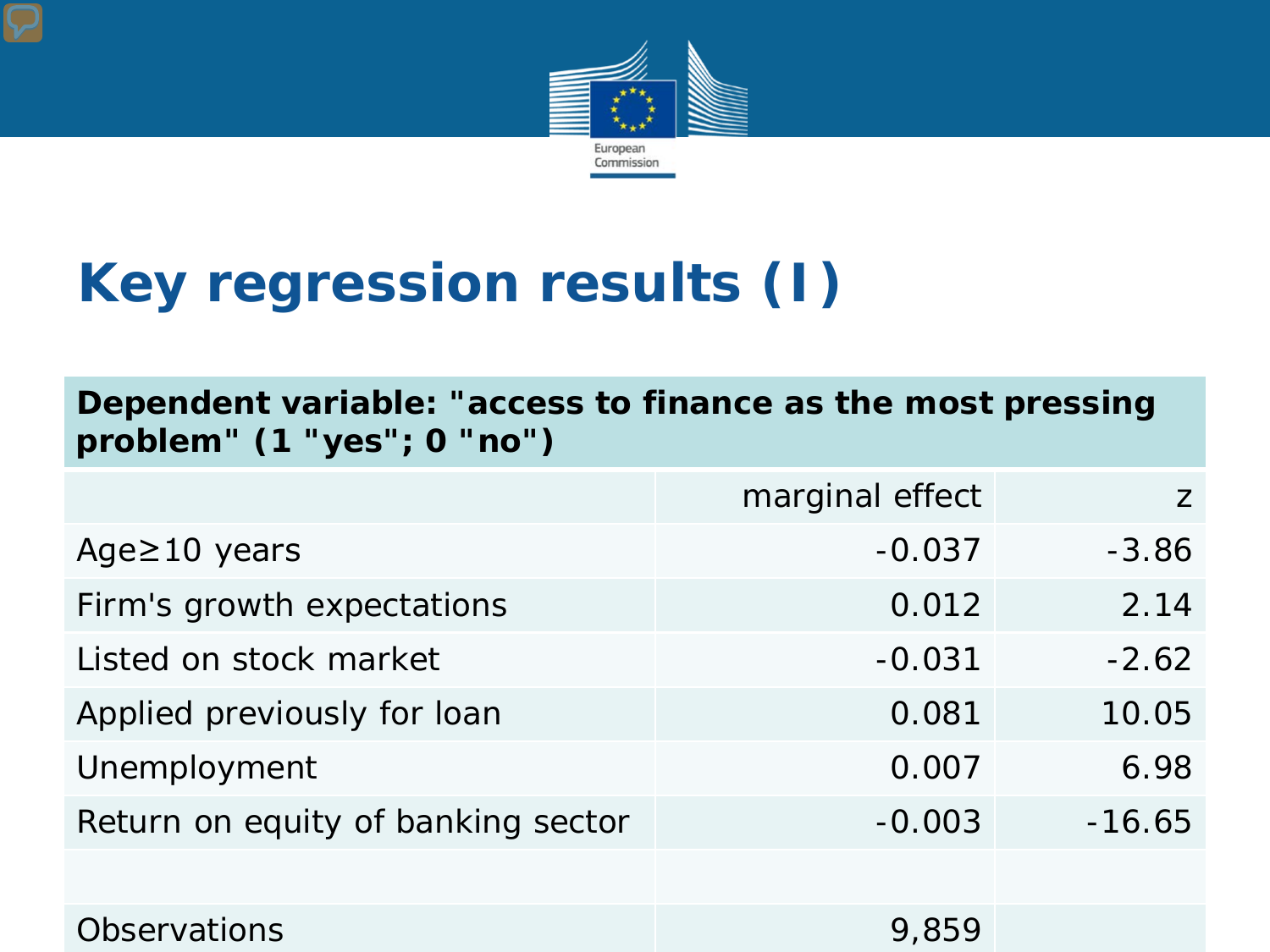

# **Key regression results (II)**

| Dependent variable: "discouraged borrower" (1 "yes"; 0<br>" $no"$ |                 |         |  |
|-------------------------------------------------------------------|-----------------|---------|--|
|                                                                   | marginal effect | Z       |  |
| Age $\geq$ 10 years                                               | $-0.025$        | $-5.04$ |  |
| Size 10-49 workers                                                | $-0.024$        | $-3.40$ |  |
| Size 50-249 workers                                               | $-0.044$        | $-6.63$ |  |
| Firm's growth over last 3 years                                   | $-0.018$        | $-5.34$ |  |
| Applied previously for loan                                       | 0.014           | 1.89    |  |
| Return on equity of banking sector                                | $-0.0005$       | $-2.52$ |  |
|                                                                   |                 |         |  |
| <b>Observations</b>                                               | 10,767          |         |  |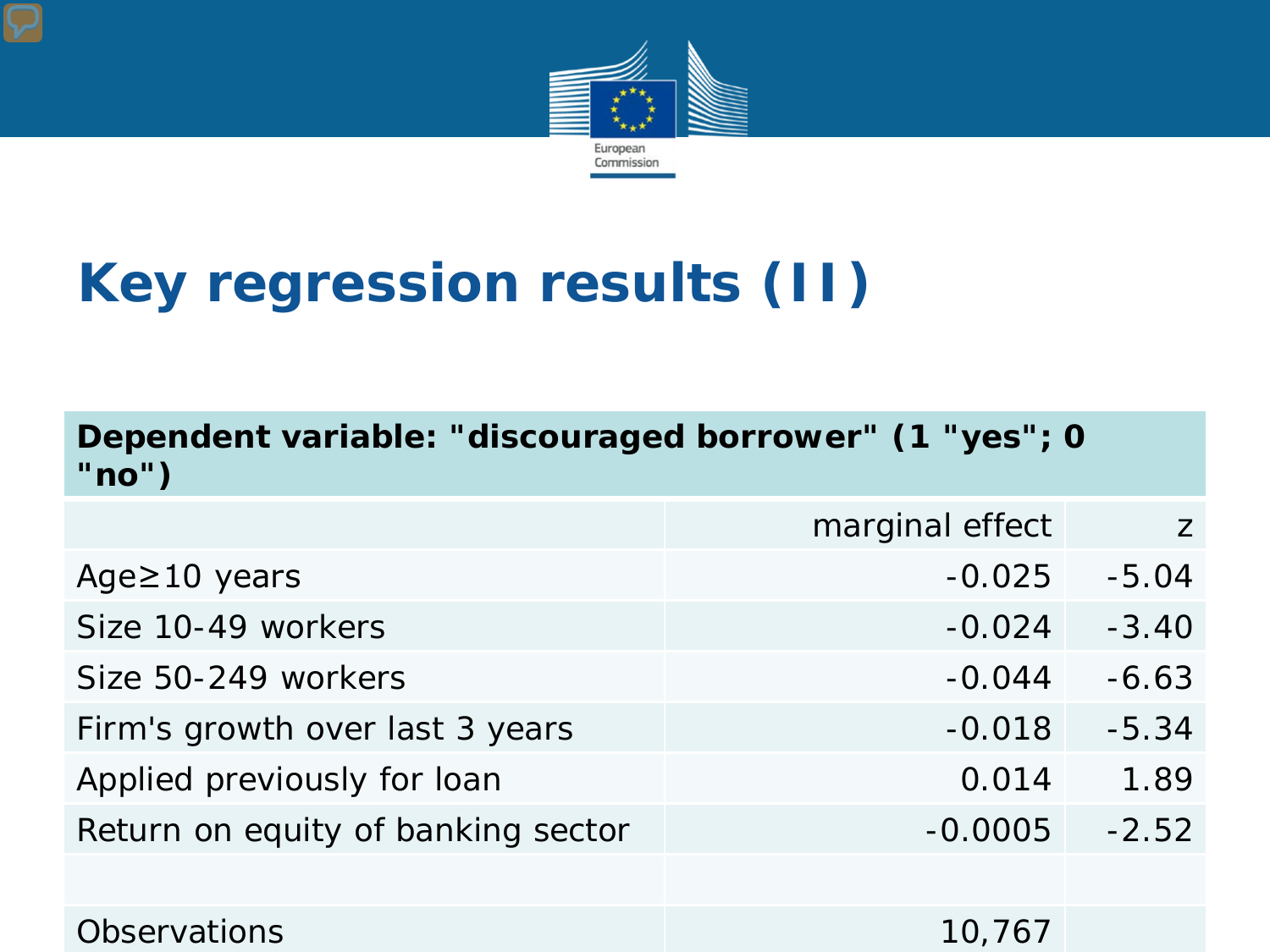

#### **Some other results**

• *Willingness of banks to provide loans increases with firm's age, size, if firm has grown over past 3 years, if firm expects positive growth, if firm innovates, if unemployment is lower, and if ROE in banking sector is higher*

• *Part of loan that firms receive increases with firm's age, size, if firm has grown over past 3 years, if firm expects positive growth, if unemployment is lower, and if ROE in banking sector is higher*